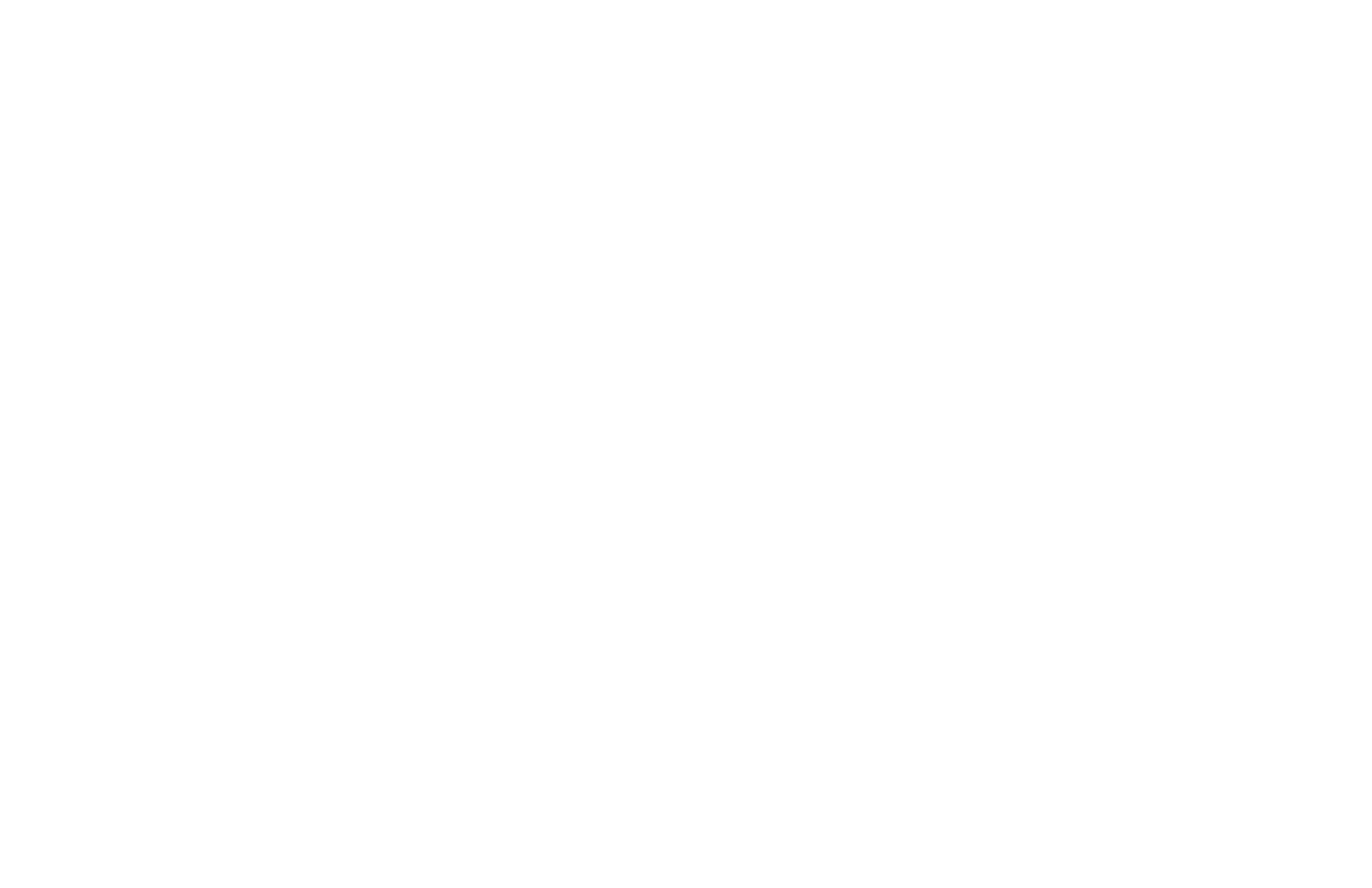# **Mandate**

"To assist the Ministry of Colleges and Universities in improving all aspects of the postsecondary education sector, including improving the quality of education provided in the sector, access to postsecondary education and accountability of postsecondary educational institutions" (HEQCO Act, 2005).

# **Mission**

HEQCO informs the future of Ontario higher education through authoritative research, effective communication of meaningful data and evidence-based options for solutions to the challenges facing Ontario's postsecondary system.

# **Vision**

HEQCO seeks to influence the key decisions, practices and policies that will guide Ontario's public postsecondary system to national and international leadership and provide Ontarians with the greatest opportunities for social mobility and economic success.

# **Values**

**Continuously pursue independent, high-quality research:** HEQCO maintains a distinctive position in the research community as a credible, authoritative and influential agency through a foundation of independent, objective, high-quality analysis to provide the best evidence-based advice to government and postsecondary institutions. By remaining attentive to emerging trends, HEQCO has the agility to pursue promising new avenues of research as opportunities arise.

**Engage with leaders and practitioners worldwide:** HEQCO's work is strengthened through relationships with postsecondary institutions, non-profit agencies and community organizations. Through these connections, we ensure that the very best thinking from around the world is made available to Ontario decision-makers as a catalyst for informed decisions, collaboration and innovation. HEQCO's global perspective on higher education research, policy and practice brings the best ideas, findings and insights to Ontario. Many of Ontario's postsecondary education (PSE) challenges are shared by jurisdictions across Canada and worldwide.

**Communicate with our audiences in accessible and meaningful ways:** HEQCO contributes to the effective movement of evidence-based solutions into policy development and best practice, through understandable and direct communication. To help bridge the gap between complex research knowledge and its active use in the PSE sector, HEQCO's work is written in an accessible style and publicly available.

**Advocate for data collection and transparency:** HEQCO remains an advocate for a more transparent, open and holistic approach to higher education data, in partnership with educational institutions, organizations and governments. Data is the lifeblood of evidence-based policy decision-making and HEQCO will continue to seek out solutions to the significant and persistent data gaps that exist at both the provincial and national level.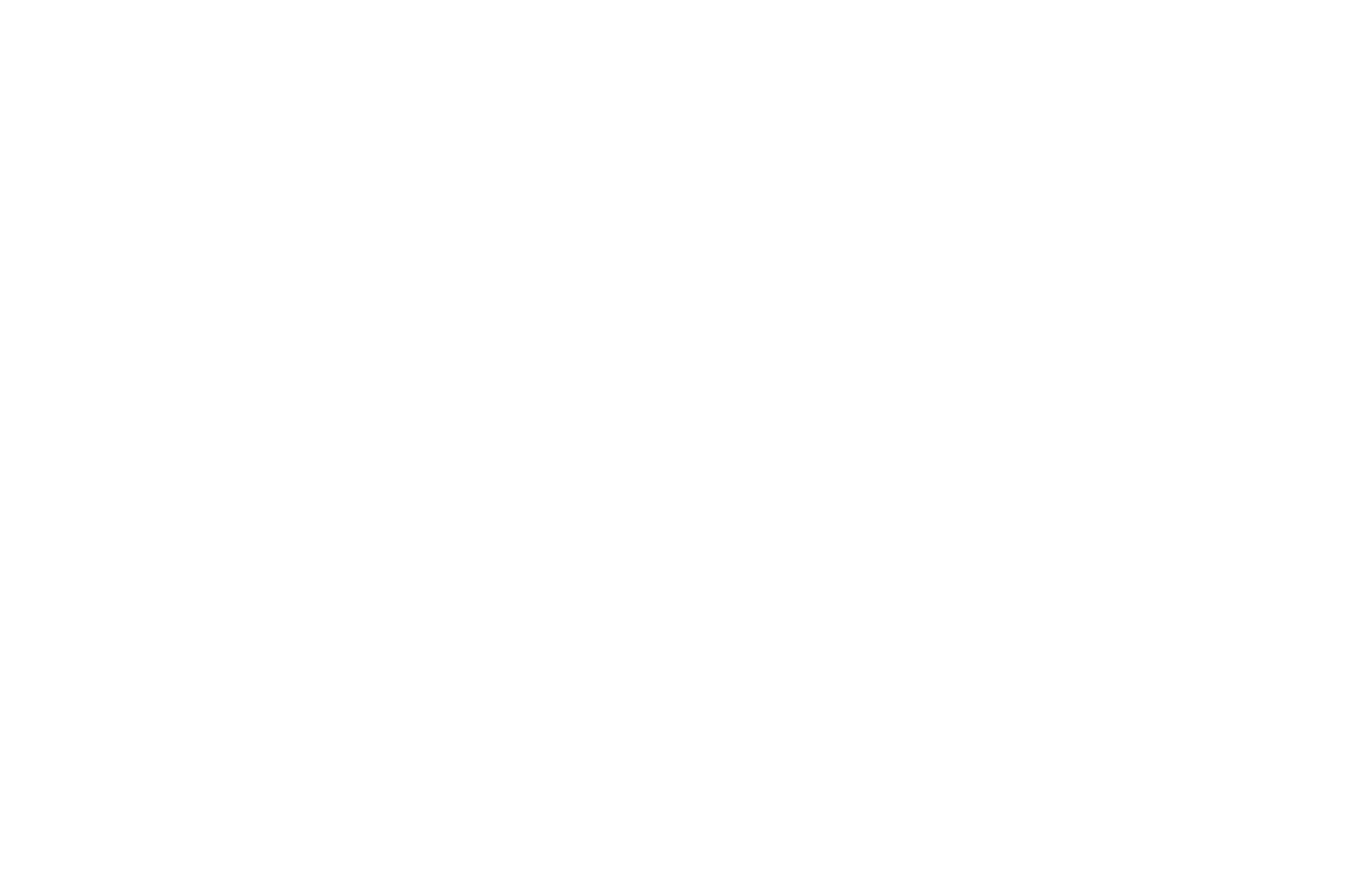**Recognize that accountability is a foundational tool for system improvement:** HEQCO explores system design models across the globe to improve postsecondary access and quality in Ontario.

**Respond to government priorities and mandates:** HEQCO ensures that evidence-based research and evaluation of the highest quality informs policy decision-making and practice, in alignment with the Ministry of Colleges and Universities.

**Be equipped to achieve our goals:** HEQCO is committed to ensuring that our organizational structure and staff capabilities maximize impact and drive toward the achievement of our vision for Ontario postsecondary education.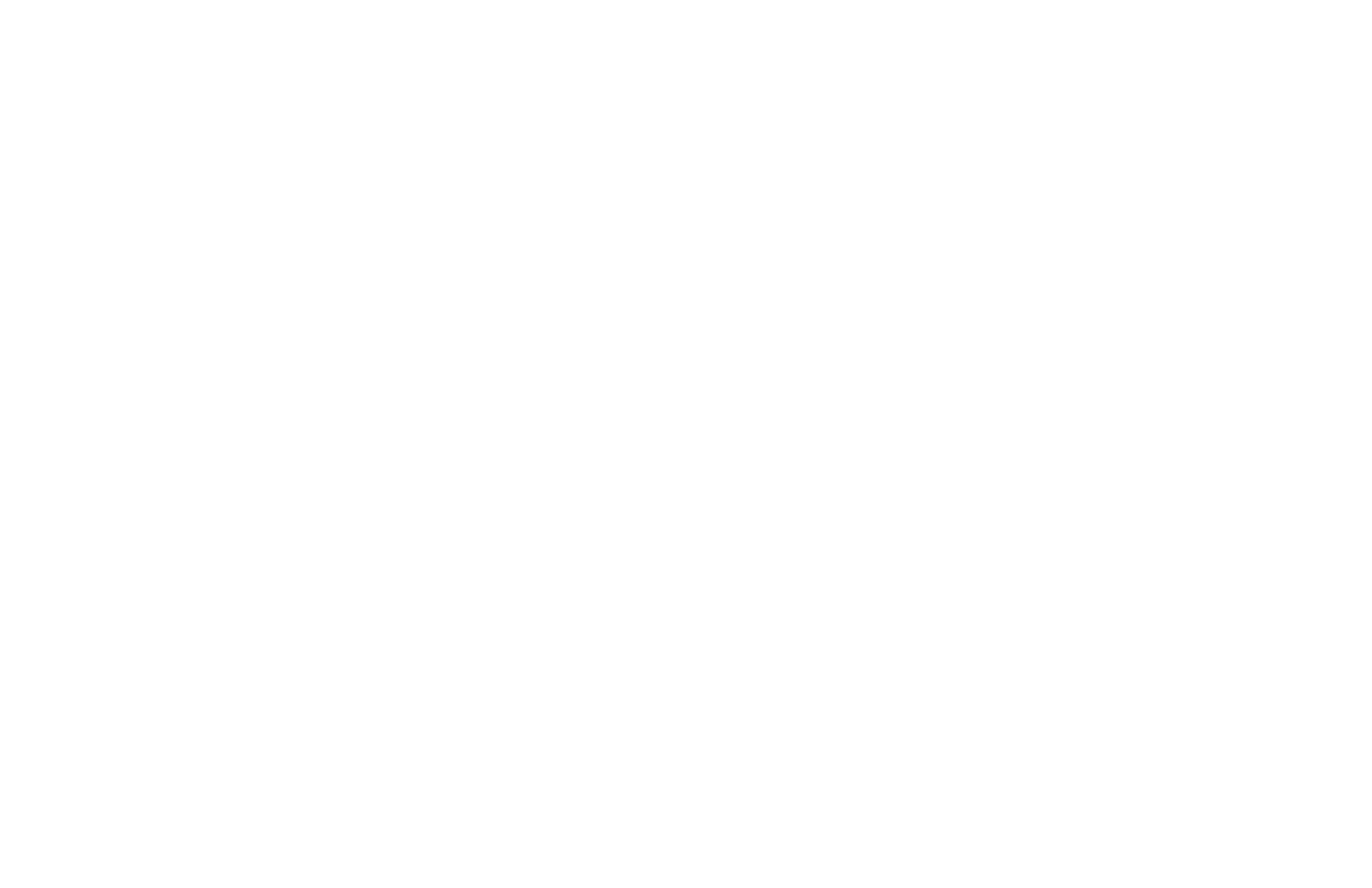# **Strategic Vision — Message from HEQCO's President and CEO**

Since its creation, HEQCO has provided evidence-based solutions to ensure government, students, institutions and the public are getting the full benefit of a high-quality postsecondary education system. Ontario's higher education system provides the building blocks for personal development, social mobility and economic success and during a time of significant change and turmoil; the investment being made in colleges and universities is as essential as ever.

In our most recent mandate letter, the Minister of Colleges and Universities reaffirmed that HEQCO's focus on improving the quality, access and system design of the postsecondary sector, as well as our ongoing role in free speech reporting, was aligned with ministry priorities. We look forward to opportunities to assist the government in improving all aspects of Ontario's postsecondary sector.

The past year has been exciting for HEQCO as we embarked on a new research plan to inform the government and the sector about the innovative teaching and learning opportunities available in Ontario; offer new ways to conceptualize and assess student learning and skills outcomes; inform policy-makers and institutional leaders as they navigate the post-pandemic landscape and work toward a more sustainable system; and provide guidance on how best to ensure equitable access for all students. Given the complexity of the issues and our interests, we've taken the following steps:

- Over the past year, we have added new researchers and student interns to expand our capacity. Our team brings a variety of professional experiences and perspectives to inform our projects and approaches. We have designed our team to include members with expertise in research design, qualitative and quantitative data analysis, and data visualization techniques.
- As we developed our new framework, we met with leaders from across the province to discuss shared questions and priorities. Our work depends on the partnerships we foster with institutions, agencies and community organizations. We are pleased to have established new partnerships with institutions, school boards, advisory groups, not-forprofit organizations and research organizations and we look forward to continued conversations.
- Data is at the heart of HEQCO's work to develop evidence-based recommendations and analyses that aim to enhance postsecondary education in Ontario. Accessing data in Ontario is an ongoing challenge. To best serve students, families, employers and government, HEQCO will continue to draw attention to the research opportunities that are possible when data is made accessible. A critical development has been new data sharing agreements with the Ministry of Colleges and Universities, The Ontario College Application Service and a number of Ontario school boards. Access to previously unavailable data will strengthen and expand HEQCO's research capacity.

Our discussions on data are already delivering promising results. As part of our role to provide evaluation support at the request of the Minister of Colleges and Universities, HEQCO will conduct an evaluation of the province's Virtual Learning Strategy, including identifying opportunities to improve the data collected in Ontario on virtual learning and related outcomes. As a passionate advocate for high-quality data, this is an important step forward.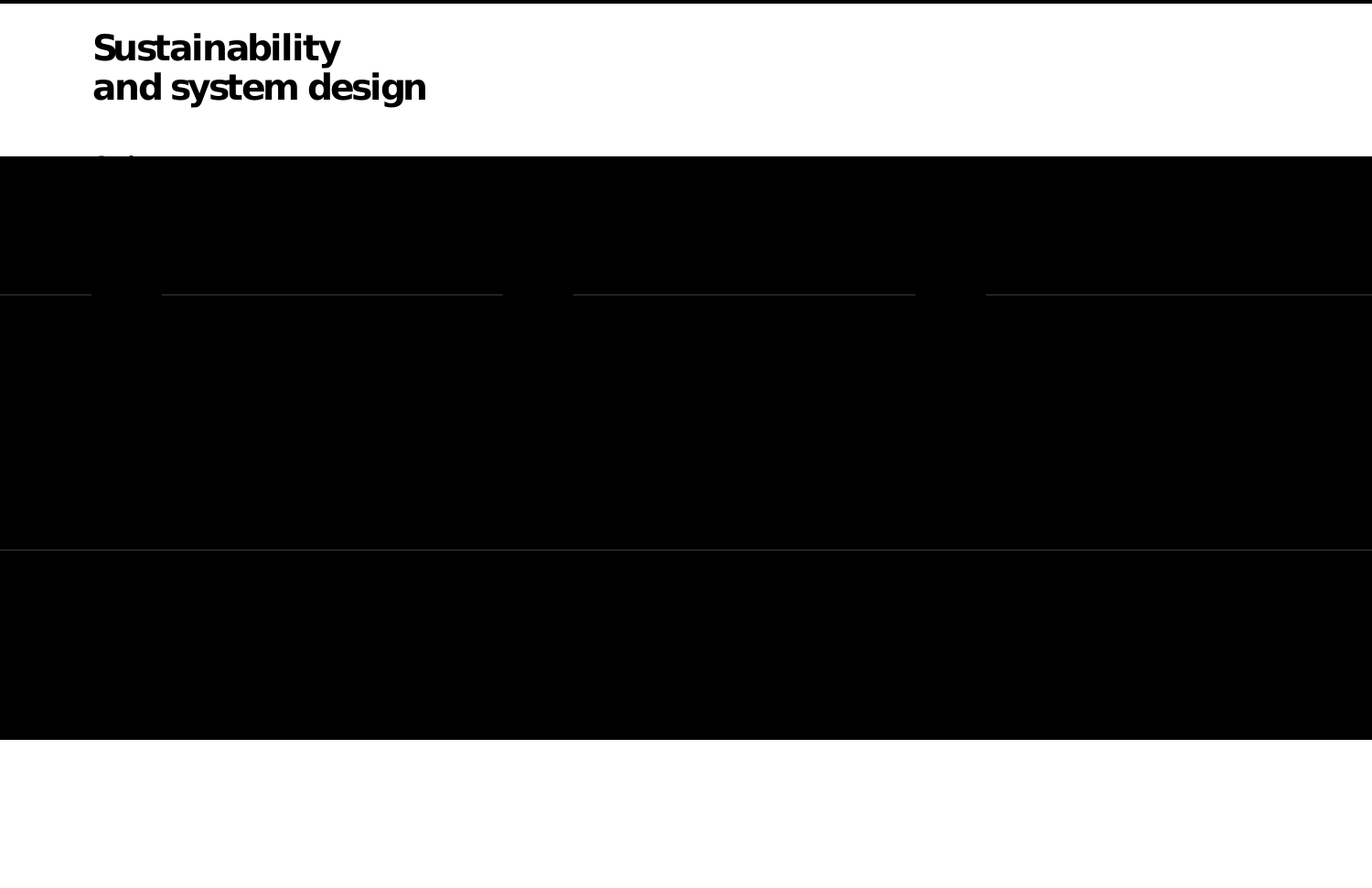I want to thank our Board of Directors for their continued support of our work and their guidance in delivering on our mandate to the government and citizens of Ontario.

franci .

Janice M. Deakin, PhD, ICD.D — President and CEO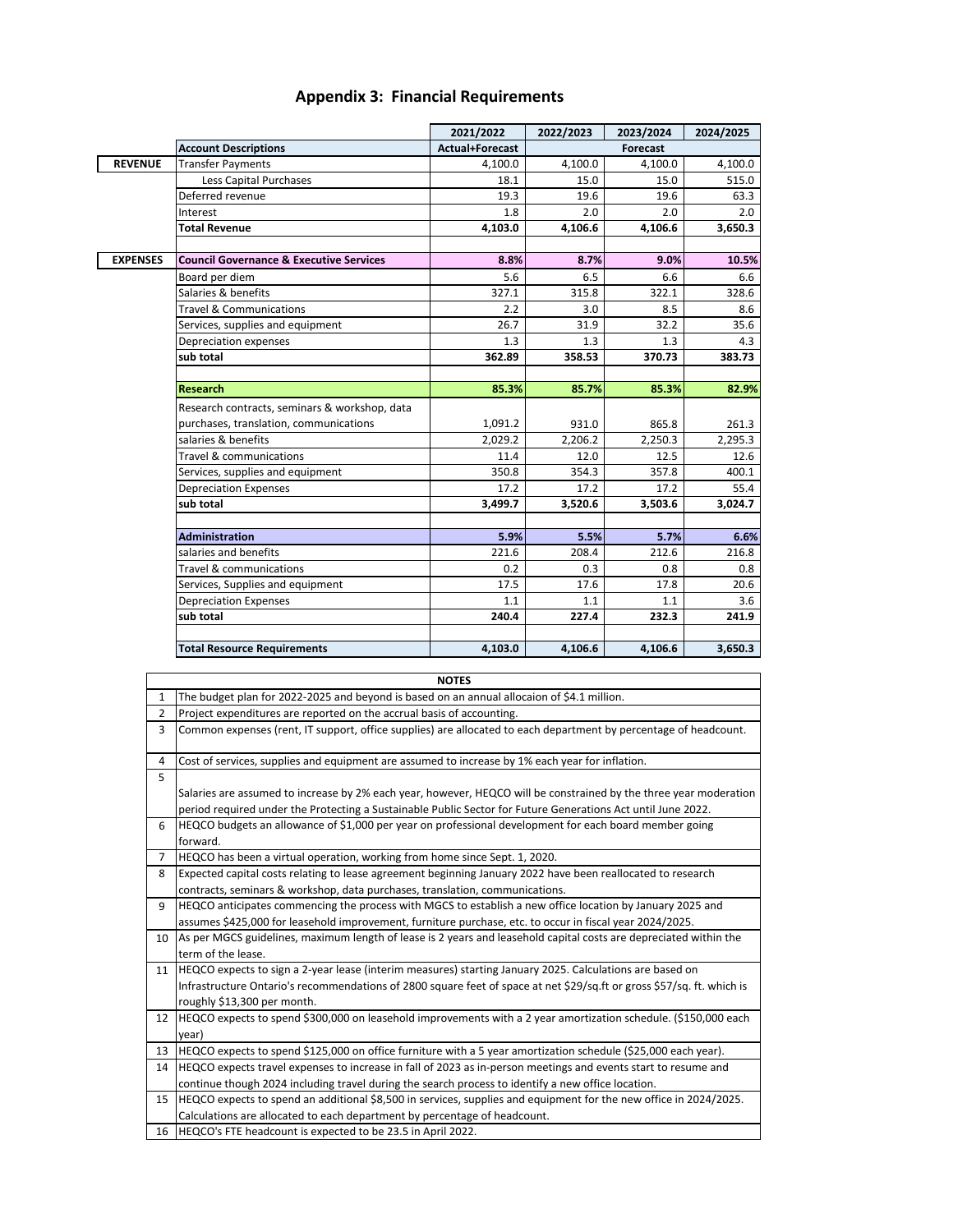# **Environmental Scan**

| <b>External Factors</b>                                                                                                                                                                                                                                                                                                                                                                                                                                | <b>Implications for HEQCO</b>                                                                                                                                                                                                                                                                                                                                                                                                                                                                                                                                                                                                                                                                                                                                                               |  |
|--------------------------------------------------------------------------------------------------------------------------------------------------------------------------------------------------------------------------------------------------------------------------------------------------------------------------------------------------------------------------------------------------------------------------------------------------------|---------------------------------------------------------------------------------------------------------------------------------------------------------------------------------------------------------------------------------------------------------------------------------------------------------------------------------------------------------------------------------------------------------------------------------------------------------------------------------------------------------------------------------------------------------------------------------------------------------------------------------------------------------------------------------------------------------------------------------------------------------------------------------------------|--|
| <b>COVID-19 Pandemic</b>                                                                                                                                                                                                                                                                                                                                                                                                                               |                                                                                                                                                                                                                                                                                                                                                                                                                                                                                                                                                                                                                                                                                                                                                                                             |  |
| The COVID-19 pandemic has had a<br>significant impact on the entire world,<br>including Ontario. The reach of this global<br>pandemic is unprecedented and while its<br>effects can be felt most on the economy and<br>sectors like healthcare, education is also<br>profoundly affected with youth and students<br>being disproportionately impacted.                                                                                                 | <b>HEQCO's Research Framework includes projects</b><br>to examine some of the impacts of the COVID-19<br>pandemic on the postsecondary sector.<br>Like many other workplaces, HEQCO pivoted to<br>remote operation due to the pandemic. Some<br>previously available data sources became<br>inaccessible due to this shift, however new data<br>sharing agreements with the Ministry of Colleges<br>and Universities, the Ontario College Application<br>Services and some school boards have allowed for<br>new research opportunities and better-quality data<br>for ongoing projects.                                                                                                                                                                                                    |  |
| <b>Government Priorities for Agency Sector</b>                                                                                                                                                                                                                                                                                                                                                                                                         |                                                                                                                                                                                                                                                                                                                                                                                                                                                                                                                                                                                                                                                                                                                                                                                             |  |
| As part of the government of Ontario,<br>agencies are expected to act in the best<br>interests of Ontarians by being efficient,<br>effective, and providing value for money to<br>taxpayers.<br>Government expects agencies to focus on:<br>Competitiveness, sustainability and<br>expenditure management<br>Transparency and accountability<br>٠<br>Risk management<br>$\bullet$<br>Workforce management<br>$\bullet$<br>Data collection<br>$\bullet$ | HEQCO established a series of indicators to<br>ensure responsible, sustainable, efficient,<br>transparent and accountable operation. The shift to<br>remote operation increased efforts to deliver<br>services digitally, where possible, and to explore<br>new possibilities for stakeholder engagement,<br>partnerships and data opportunities. New business<br>systems and approaches designed specifically for a<br>remote environment have improved efficiencies.<br>HEQCO research staff continue to embrace<br>opportunities for knowledge mobilization in the<br>virtual space and all public HEQCO material is<br>available digitally.                                                                                                                                             |  |
| Digital delivery and customer service<br>Diversity and inclusion<br>COVID-19 recovery                                                                                                                                                                                                                                                                                                                                                                  | Equity of access has been a pillar of HEQCO's<br>research agenda since the agency was founded<br>and the current Strategic Research Framework<br>extends this work with a focus on equitable access<br>and outcomes for Ontarians. The research<br>framework includes several access and equity<br>topics, including the differential impact of COVID-<br>19 on access and retention for students from<br>traditionally underrepresented groups. HEQCO has<br>incorporated equity, diversity and inclusion (EDI)<br>training as part of its professional development.<br>Examinations of topics such as transitions to PSE<br>during the pandemic, the quality of work-integrated<br>learning, skills development and Universal Design<br>for Learning can help provide guidance on how the |  |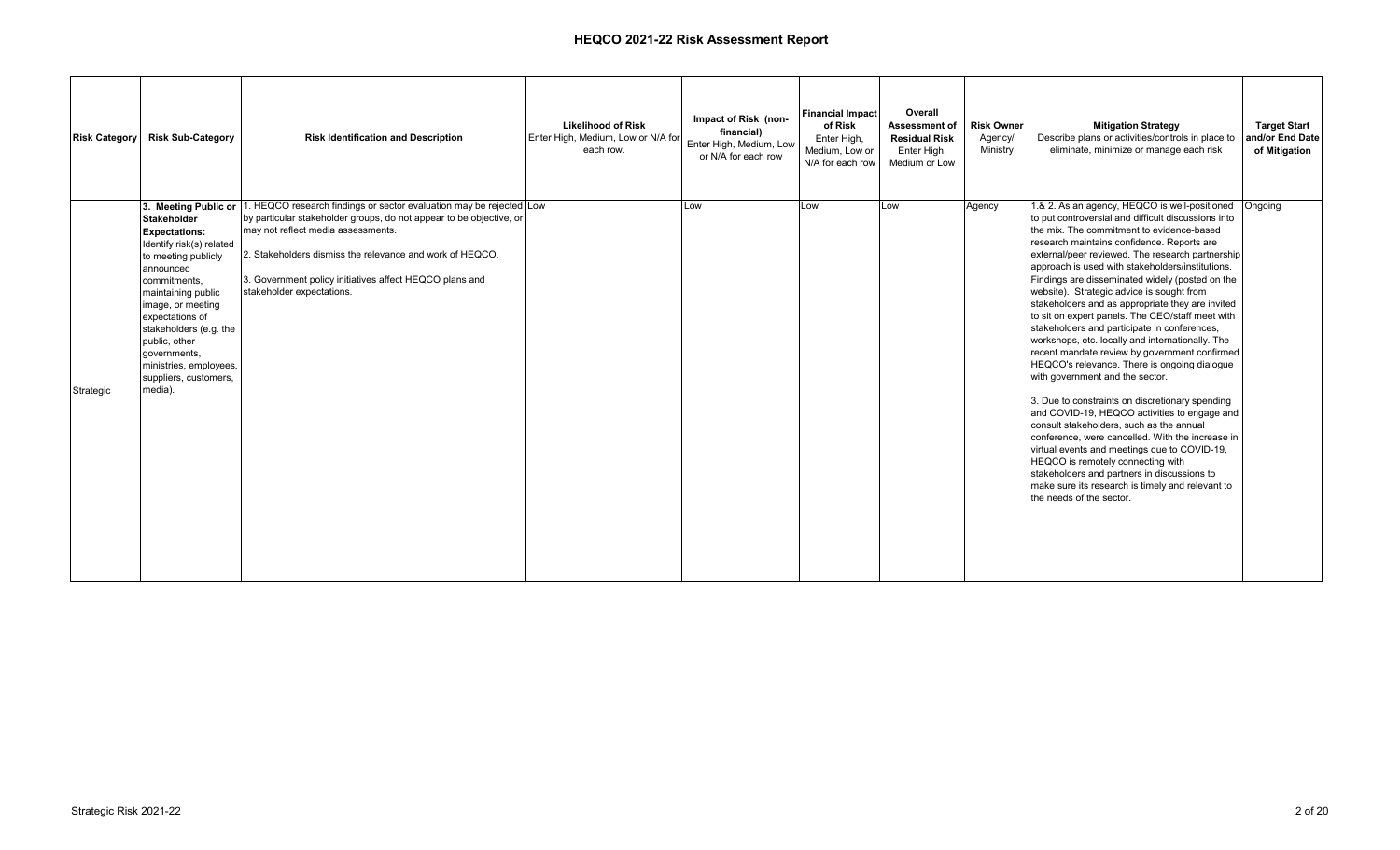| <b>External Factors</b>                                                                                                                                                                                                                                                                                                                                                                                                                                                                                                                            | <b>Implications for HEQCO</b>                                                                                                                                                                                                                                                                                                                                                                                                                                                                                                                                                                                                                                                                    |
|----------------------------------------------------------------------------------------------------------------------------------------------------------------------------------------------------------------------------------------------------------------------------------------------------------------------------------------------------------------------------------------------------------------------------------------------------------------------------------------------------------------------------------------------------|--------------------------------------------------------------------------------------------------------------------------------------------------------------------------------------------------------------------------------------------------------------------------------------------------------------------------------------------------------------------------------------------------------------------------------------------------------------------------------------------------------------------------------------------------------------------------------------------------------------------------------------------------------------------------------------------------|
| <b>Stakeholders</b>                                                                                                                                                                                                                                                                                                                                                                                                                                                                                                                                |                                                                                                                                                                                                                                                                                                                                                                                                                                                                                                                                                                                                                                                                                                  |
| Colleges and universities across the province<br>are sharing their experiences of the<br>hardships the COVID-19 pandemic is<br>creating for students, faculty, administration<br>and support staff. Media coverage is focused<br>on the ongoing pandemic, including its impact<br>on the economy, labour market and broader<br>education sector. There is ongoing<br>discussion of what a quality educational<br>experience means for students, institutions,<br>government and employers, particularly in an<br>increasingly virtual environment. | HEQCO's research plan was developed through<br>consultations with leadership and stakeholders<br>across the Ontario postsecondary sector. It is<br>focused on the priorities that matter to institutions,<br>students and government. HEQCO's research<br>priorities contribute to the broader conversation<br>surrounding economic recovery from the COVID-19<br>pandemic and success in the labour market.<br>HEQCO will continue to develop its digital outreach<br>tools and approaches to share this information with<br>relevant stakeholders and engage with partners in<br>discussions aimed at providing evidence and<br>solutions for improving postsecondary education in<br>Ontario. |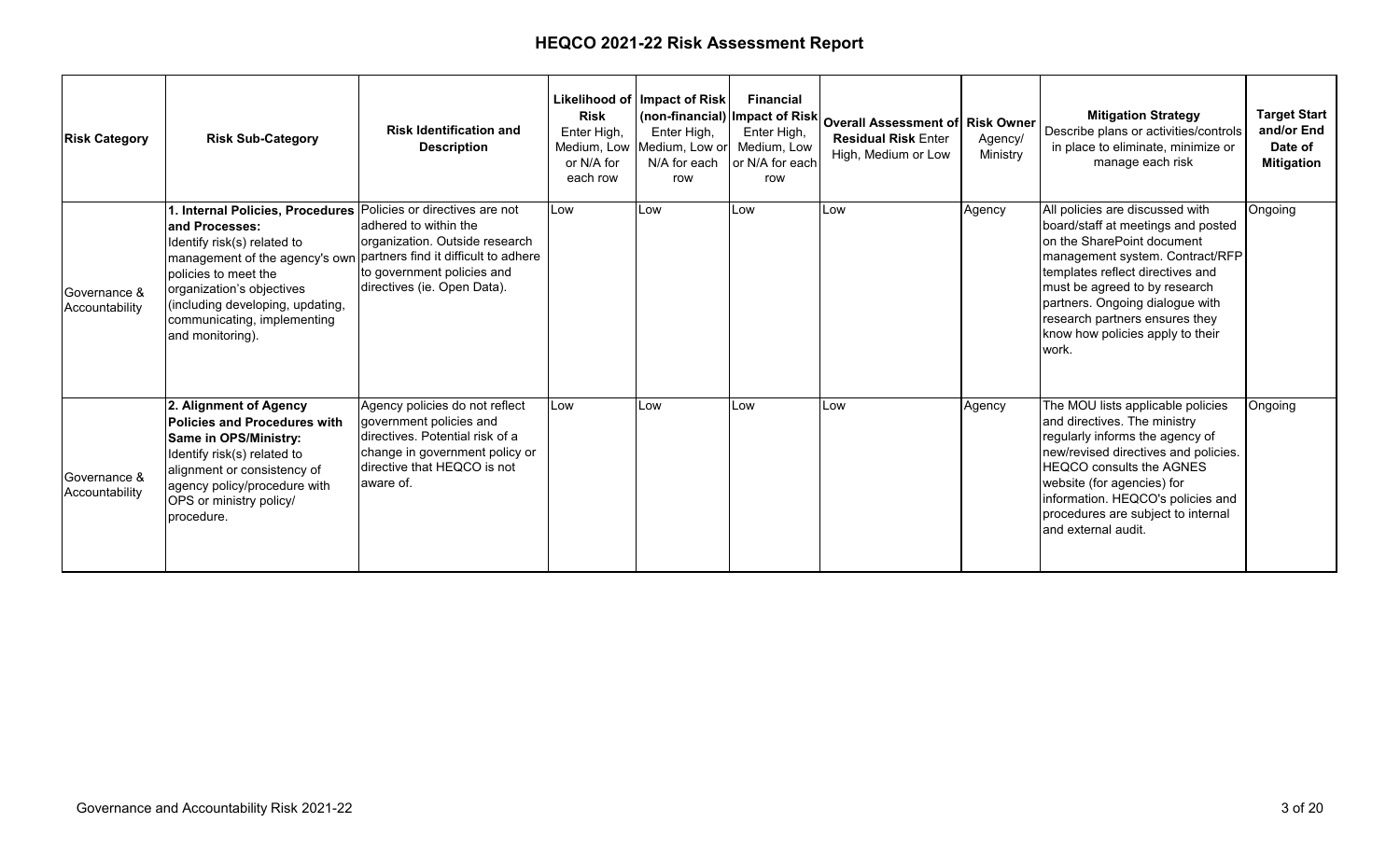# **Research Framework**

To sustain the province's strong postsecondary education system, HEQCO remains committed to investigating critical issues and sector challenges. Our Strategic Research Framework (see Appendices 1 and 2) explores critical issues in each of the core areas of HEQCO's mandate. The framework is a roadmap that builds on our long-standing research into the interconnected priorities of access, quality, and sustainability and system design. This roadmap reflects current environmental factors shaping postsecondary education in Ontario and internationally: COVID-19; anti-racism and other social justice movements spearheaded by BIPOC (Black, Indigenous and people of colour) communities; the shifting labour market; and an ongoing emphasis on public accountability. Access, quality and sustainability may appear as distinct areas of focus, but these priorities overlap in significant and important ways.

## **Access**

## **Goals**

- Expand HEQCO's access research to address equity in participation and outcomes for postsecondary students in Ontario
- Build a data infrastructure to illustrate current access and equity challenges and identify promising solutions
- Extend HEQCO's research on entry points for reskilling and lifelong learning

## Projects will examine:

## **Postsecondary preparation, access, retention and outcomes**

- Trends in enrolment, participation and retention
- COVID-19 impact on student outcomes

## **Equity benchmarking data development**

- Equity benchmarking pilot projects
- Equity benchmarking reporting

## **Historic and ongoing PSE attainment disparities**

- Destreaming initiatives
- Apprenticeship pathways in the college system and completion
- Learning requirements and campus infrastructure for student success

## **Evidence to inform reskilling, upskilling and lifelong learning**

• Trends in participation and completion of alternative credentials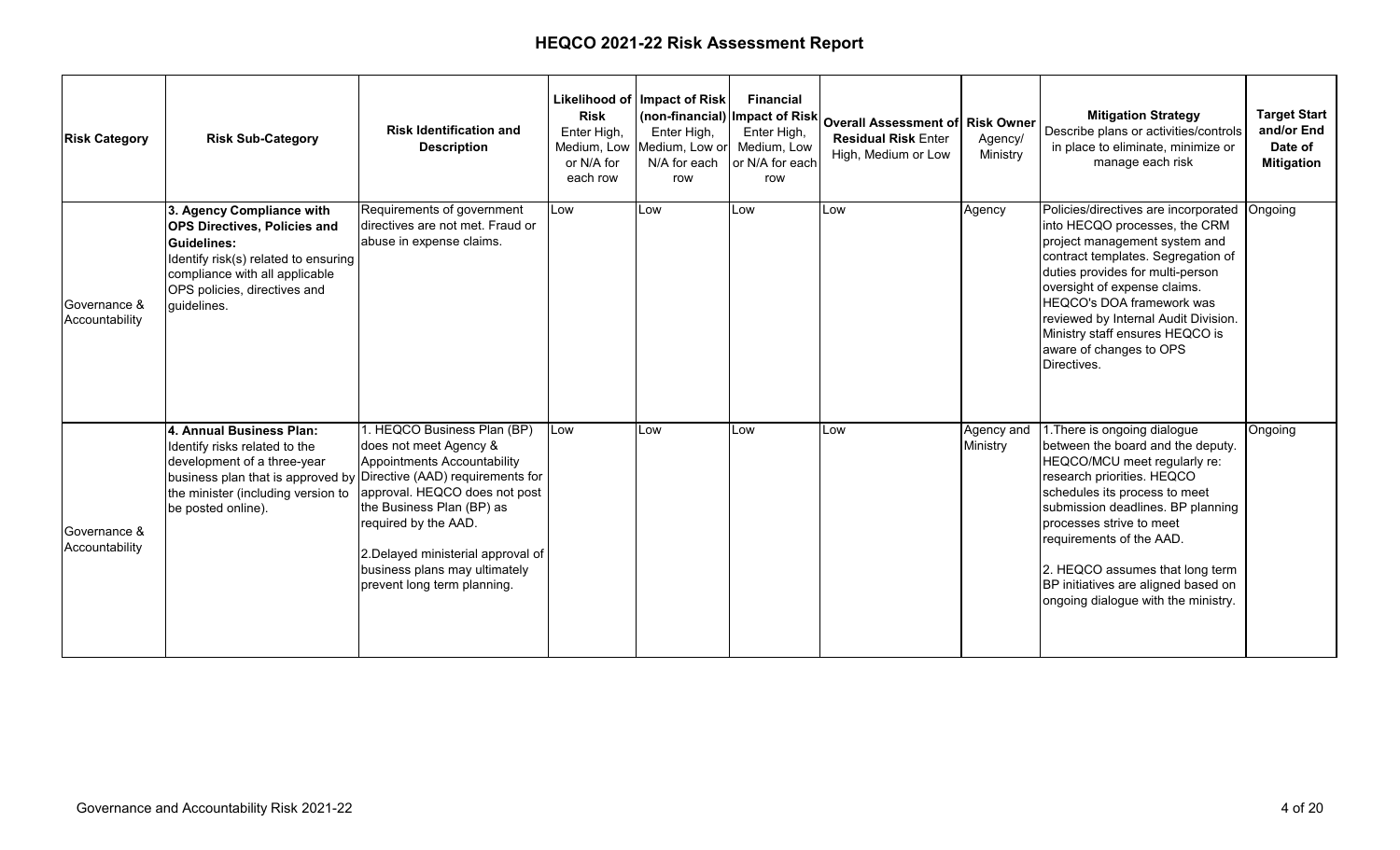## **Quality**

## **Goals**

- Expand the impact of HEQCO's work on learning outcomes through engagement with the sector stakeholders in a community of practice
- Further develop HEQCO's understanding and evaluation of teaching and learning environments
- Build a data infrastructure on the value of postsecondary education in Ontario, with a focus on skills and competencies

#### Projects will examine:

#### **Transformations in digital learning**

- Using learning outcomes to inform curriculum program design
- Shifts in curriculum and pedagogy impacted by COVID-19

#### **Skills gap: trends, evidence and impacts**

- Work-integrated and experiential learning participation and outcomes
- Performance and cost analysis for Canadian PSE
- Students' skill articulation
- Assessing students' learning and skills outcomes
- Transferable skill development in the digital environment
- COVID-19 impact on skill development

#### **Earnings premiums for PSE graduates**

- Value of Ontario credentials for graduates across programs and background characteristics
- Earnings premiums for post-COVID-19 PSE graduates
- Effects of employment disruptions on longer-term PSE graduate outcomes

#### **Sustainability and system design**

#### **Goals**

- Explore and critically review the PSE policy context in Ontario to chart a path to the future
- Examine the effects of policy decisions on system differentiation and sustainability
- Review Ontario PSE institutions' financial sustainability and cost structure

#### Projects will examine:

#### **Institutional strategies for financial sustainability**

• Internationalization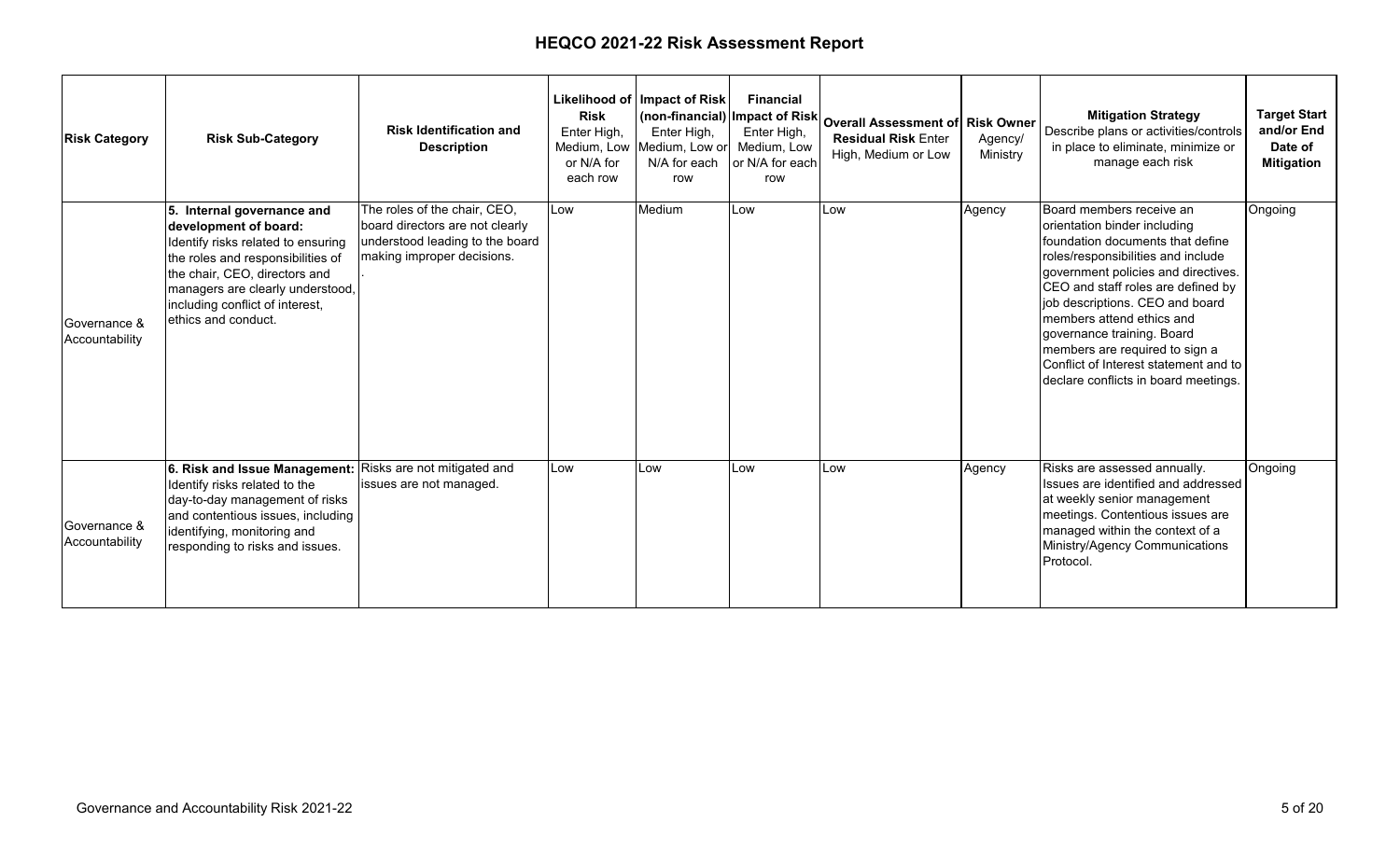- Inter-institutional partnerships
- Evolving approaches for institutional stability

## **Differentiation in Ontario PSE**

- Program development as a response to financial challenge
- SMAs and system differentiation

## **Postsecondary costs and return on investment**

- Economic impacts of PSE in Ontario
- Labour market and graduate outcomes associated with shifts in policy directions

# **Ongoing Projects**

## **Freedom of Speech on Campus [Quality]**

The objective of the Ontario Campus Free Speech Policy is to ensure that all colleges and universities have a strong and clear policy that is consistent across the sector. Regulations under the Higher Education Quality Council of Ontario Act, 2005 were amended, requiring HEQCO to monitor and evaluate ongoing implementation of free speech policies by postsecondary institutions and provide reports and recommendations to the minister. Institutions are required to submit to HEQCO annual reports detailing the implementation of their free speech policies. HEQCO reviews and assesses each institution's annual report and produces a report summarizing the findings.

## **Review of Ontario Credentials [Access, Quality, System Design and Sustainability]**

This project will examine the current credential mix in Ontario and how it is meeting the needs of learners and the labour market. As requested by the Minister of Colleges and Universities, HEQCO will also offer recommendations and implementation concerns on the potential expansion of degrees in Ontario's colleges. The project will outline current offerings in the province, examine labour market outcomes by credential type and explore cost implications for potential system-level changes to the mix of credentials.

## **Women in Academia Series [Access]**

While much of HEQCO's access work is focused on access for students, with this project the focus is on access for those working in university faculties, specifically women working in STEM disciplines. Despite advocacy efforts, collective bargaining, targeted funding and legislation, the gaps in both representation and earnings for women academics persist. This project will explore the challenges faced by women academics in STEM including difficulties accessing equal opportunities, wage gaps and the phenomenon known as the "leaky pipeline" which leads to many women to leaving STEM. The project will include the findings from interviews with professors, graduate students and women who left academic STEM.

# **PSE Transitions During COVID [Access]**

This project will explore how students whose final years of high school were disrupted by the pandemic are faring in the transition from high school to postsecondary. In partnership with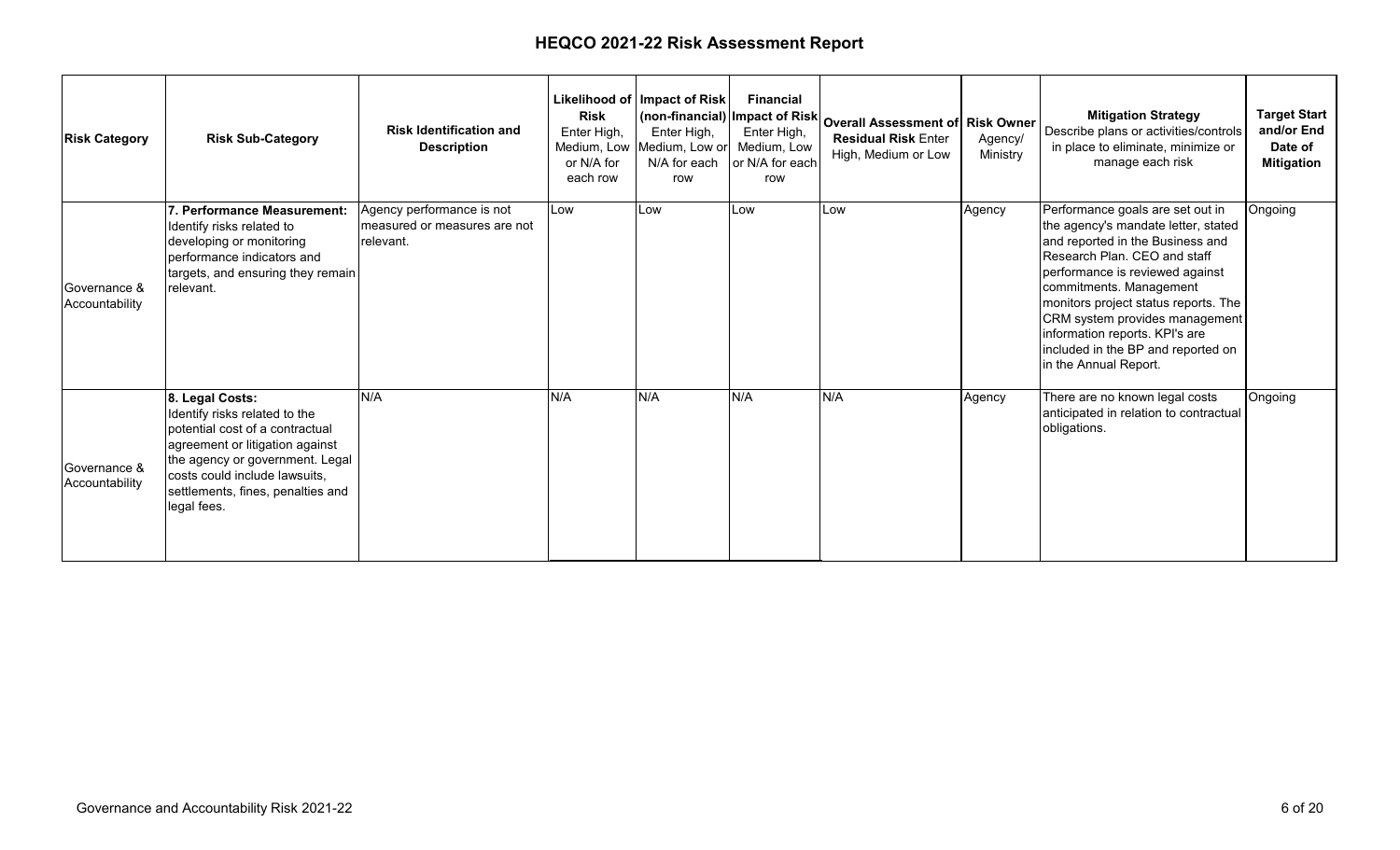Academica, the project surveyed students after their first year of college or university and will shed light on preparedness for PSE, decision-making processes and experiences in first year. The information gathered will help institutions accommodate the needs of incoming students whose learning was disrupted by the COVID-19 pandemic. This project will also involve partnerships with Ontario school boards to access data to better understand learning gaps and preferences PSE institutions should be aware of. Through a partnership with the Ontario College Application Service (OCAS) questions were added to their applicant survey about how COVID-19 impacted student applications, including decisions about which programs to apply to.

# **Work-integrated learning [Access, Quality]**

Work-integrated learning (WIL) — which encompasses co-operative education, internships, work placements and apprenticeships — is becoming more widespread in today's colleges and universities with the goals of preparing students for the post-graduate labour market and better integrating learning and work. WIL is an important component of many college and university programs and is seen as a potential means of addressing the perceived skills gap. HEQCO's upcoming work in WIL involves multiple projects. HEQCO is conducting surveys to gauge perception of the experience and impacts of shifting WIL to an online model and asking critical questions on accessibility, equity and inclusion. These projects will combine federal and survey data, in partnership with Academica, to examine the experiences of students, employers and administrators.

# **Skills Consortium [Quality]**

HEQCO established a Skills Consortium to explore effective ways to teach essential skills. Through a request for proposal process, seven institutional projects with a focus on innovations or interventions relating to the acquisition, development and/or articulation of transferable skills were selected. A final report on these projects will focus on recommendations aimed at province-wide improvement of transferable skills.

# **Social Mobility [Access]**

The benefits of postsecondary education for social mobility are well established, but they are not accessed equally. Using a combination of federal data and survey responses, this project will examine who benefits the most from attending college or university and why the benefits are not equal for all graduates. The report will consider labour market performance, inter-generational impacts and unseen barriers for students.

# **Hamilton Community Research Project [Access]**

The Hamilton Community Research Project (CRP) is a coalition of six organizations— Hamilton's public and catholic school boards, McMaster University, Mohawk College, the Hamilton Community Foundation and HEQCO. The CRP was organized to address a gap in available data about educational pathways, while being mindful of stakeholders' privacy concerns. Despite the volume of information they collect, school boards and postsecondary institutions lack information on educational pathways before and after their students' attendance. Together, the CRP created a shared, de-identified data set that provides insight into student pathways to and through secondary and postsecondary education in Hamilton. HEQCO-published reports will address critical questions for student access. Are graduates of Hamilton secondary schools attending postsecondary? How can school boards improve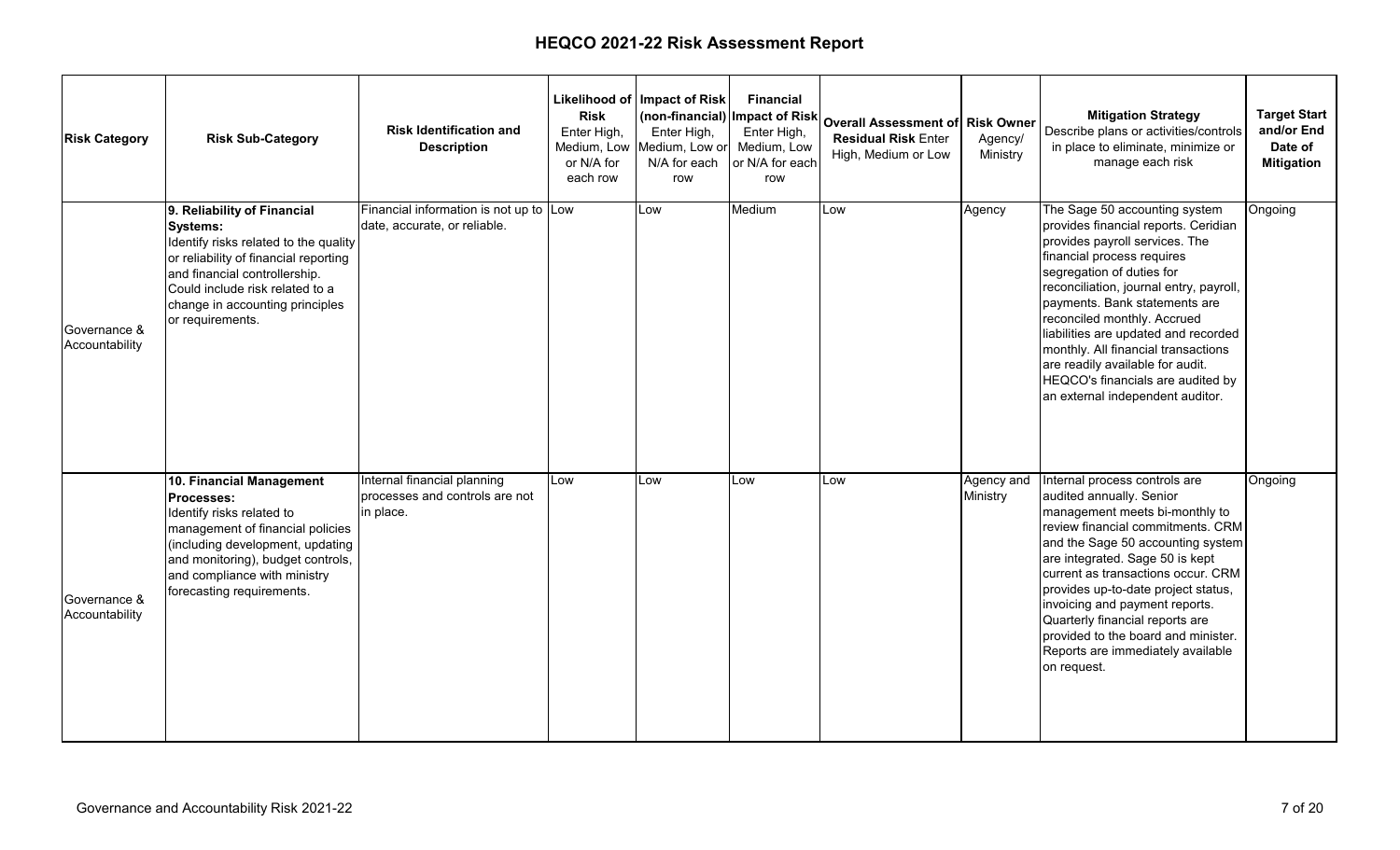postsecondary outcomes for underrepresented groups? How are students who attend postsecondary doing once there? And how can colleges and universities better accommodate the needs of incoming students? Future work drawing on the data will focus on numeracy skills and other predictors of postsecondary access and success.

# **Evaluation of Destreaming in Hamilton [Access]**

In light of the Ontario Government announcement that streaming in Grade 9 is coming to an end in all subjects, it is important to evaluate the impact this will have on student outcomes and equity. In partnership with two Ontario school boards, math destreaming interventions such as mentorship programs, courses aimed at learning gaps and additional support resources will be evaluated to determine their impact on student success and performance on tests and assessments. The project will include data on use of supports, surveys of students, interviews with teachers and an analysis of student achievement data such as EQAO scores and course grades.

# **Universal Design for Learning (UDL) [Access, Quality]**

Recent HEQCO reports on accessibility and supports for students with disabilities have emphasized the importance of embracing Universal Design for Learning (UDL) across institutions. This project is aimed at facilitating institution-wide uptake of UDL principles and practices at Ontario's colleges and universities by gathering evidence about the best approaches. Through a series of discussion-focused events, the project will examine the barriers and opportunities for engaging institution staff and implications for equity, diversity and inclusion principles when adopting UDL. The project will result in a report of recommendations and the establishment of a community of practice that an Ontario college plans to sustain/lead.

# **Confederation College's Indigenous Knowledge Implementation Packsack [Quality]**

Continuing the work of Confederation College's Learning Outcomes Assessment Consortium project, this initiative is focused on best practices, tools and advice for embedding Indigenous Learning Outcomes throughout the learning process.

# **Postsecondary and Workplace Skills (PAWS) [Quality]**

In the final phase of HEQCO's Postsecondary and Workplace Skills (PAWS) project, Employment and Social Development Canada will examine the labour market outcomes for students who participated in the earlier PAWS assessments to examine how literacy and numeracy are connected to employment and earnings. Tax file information from five years after assessment will be used along with data from Statistics Canada.

# **Experiences of Refugee Students [Access, Quality]**

As part of a partnership with the Newcomer Student Alliance, HEQCO will examine the retention, graduation and labour market outcomes for refugee students using data from Statistics Canada and interviews. Recent global events have led to a possible increase in refugees and while they are counted in the system as domestic students, refugees often face similar barriers and challenges to those of international students.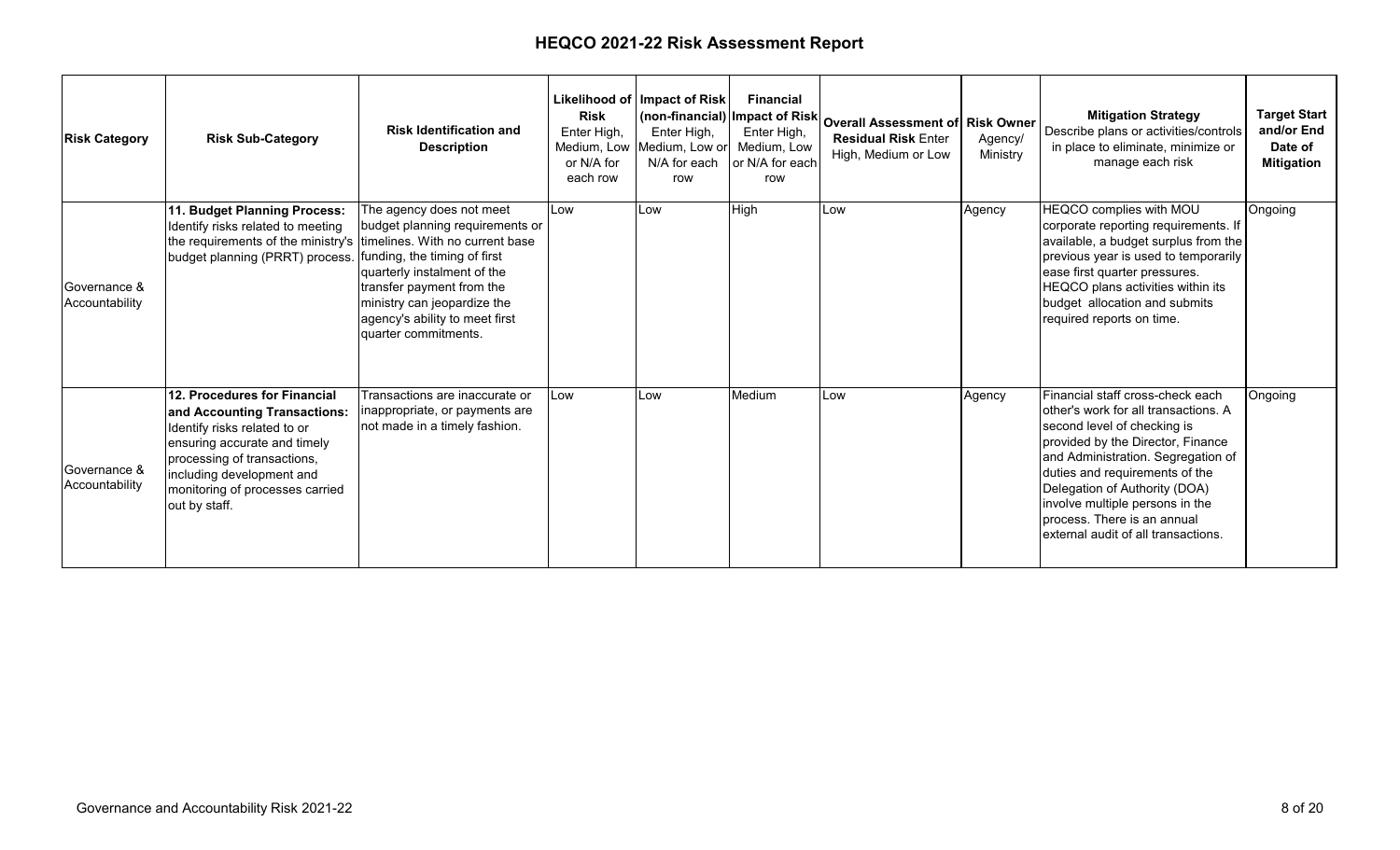# **Upcoming Projects**

## **Evaluation of the Virtual Learning Strategy [Access, Quality, System Design and Sustainability]**

In December 2020, the provincial government announced a \$50 million investment in a new Virtual Learning Strategy, with an additional \$21.4 million committed over two years. At the request of the Minister of Colleges and Universities, HEQCO will conduct an evaluation to ensure the strategy is delivering the desired outcomes. This project will compare outcomes for students learning virtually relative to those in traditional instruction, examine faculty and student engagement, better understand perceptions of quality, and explore equity concerns and potential financial impacts on students and the system. HEQCO will also work closely with the Ministry to identify opportunities to improve data collection specific to online and virtual outcomes.

## **Impact 2022 [Access, Quality, System Design and Sustainability]**

This project is an update to work HEQCO published in the spring of 2015 that offered a comprehensive analysis of postsecondary performance across Canada. Using a wide range of indicators for colleges and universities, each province's postsecondary system will be evaluated based on their operating cost per student to examine the correlation between the performance of a system and the funding it receives. An Ontario focused component of the project will examine institutional performance based on institution type, size, program mix and/or location. A new aspect of this project will be an exploration of the connection between issues of equity and system accountability. This project was planned for the previous business cycle, however access to Research Data Centres was interrupted by pandemic restrictions.

# **Strategic Mandate Agreement Outcomes [Access, Quality, System Design and Sustainability]**

Strategic Mandate Agreements have been in place between the Ontario Government and colleges and universities for close to 10 years. The most recent agreements are aligned to the government's shift to a performance-based funding model, and it is important to provide an outcomes assessment to examine the impact of these changes and to use the data generated to develop system-level insights for the government and institutions to inform future accountability agreements. This project will also consider alternate forms of accountability controls.

## **Postsecondary Persistence [Access]**

Building on the recent data sharing agreement between the Ministry of Colleges and Universities and HEQCO, this project will expand the understanding of factors that affect Ontario students' persistence in postsecondary education. The analysis will focus on persistence outcomes according to student characteristics such as socio-economic status, gender, immigration status, program of study and institution type.

## **Skilled Trades [Access, Quality, System Design and Sustainability]**

Access to the skilled trades remains unequal, with many groups underrepresented. Training for these careers also illustrates low completion rates when compared with college and university education, but that metric does not capture the full story of the experience of these students. As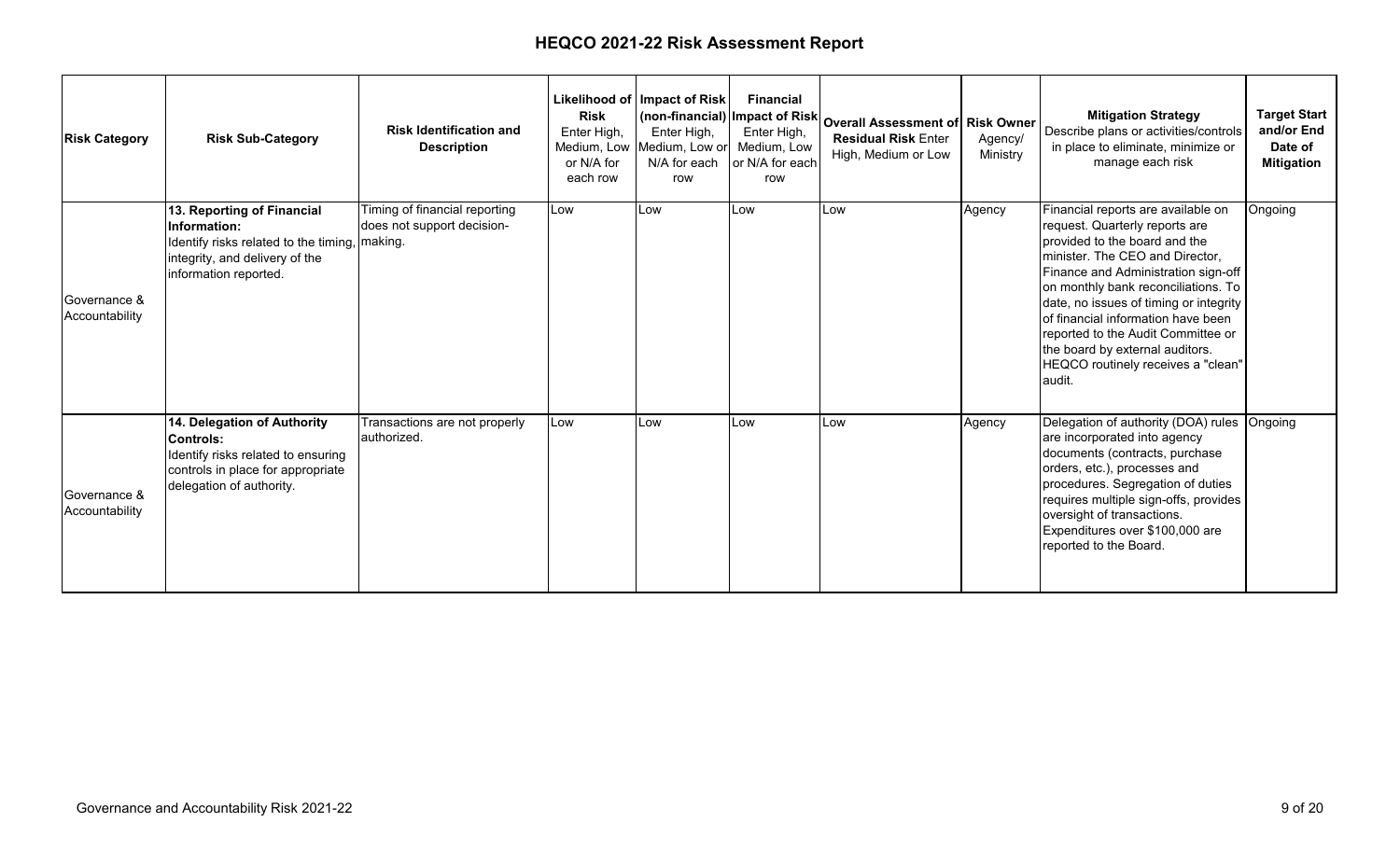Ontario's colleges remain prominent training centres for the skilled trades, HEQCO will explore opportunities for potential research on the barriers to access and the relationship between completion rates and labour market outcomes.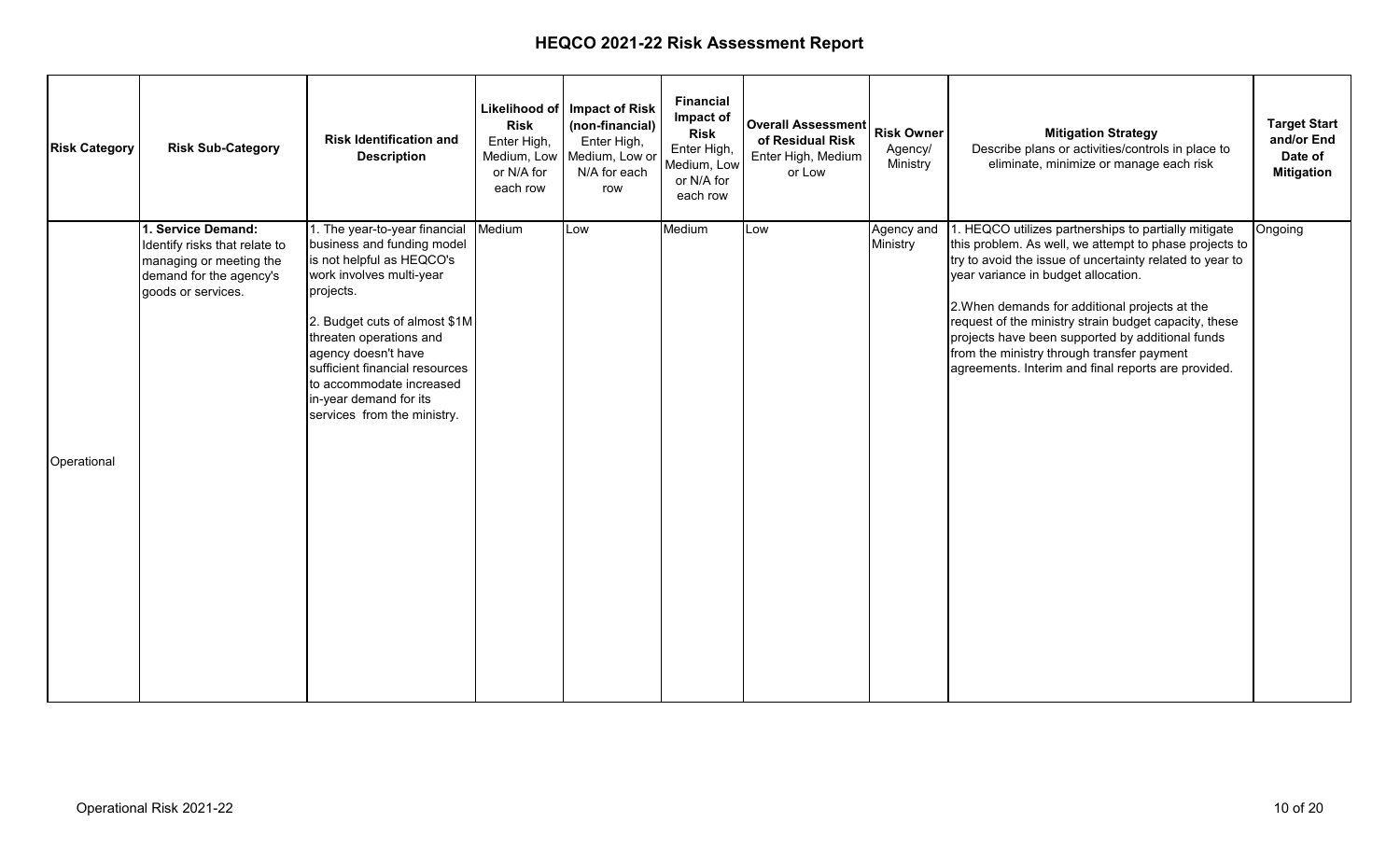# **Agency Performance Metrics**

HEQCO's performance metrics capture the impact and scope of the research agenda and the responsible, efficient use of public funds. Introduced and refined through the previous two Business Plans, these metrics are intended to provide transparent, output-driven metrics that are relevant and straightforward. The use of reporting metrics on research performance is a fraught process and adjustments will be required moving forward.

## **Research:**

Research is at the core of HEQCO's work. Metrics for reporting research impact are challenging to develop and strict quantitative measures may not capture the scope and reach of HEQCO's work. Efforts are currently underway to develop an additional qualitative metric that can be included in future business plans.

Research output - Number of HEQCO authored/published publications, including research reports, government evaluations and assessment projects (including the freedom of speech annual review) and briefing notes. *Note: this metric previously included blogs and commentary products, which are now captured in the communications section under distribution and outreach.*

## Target: 12

Knowledge mobilization and sector outreach - The number of times HEQCO staff present at conferences, roundtables and seminars on HEQCO research projects, or serve as a convener for sector stakeholders. These include virtual/remote conferences or events. Target: 12 annually based on current staffing FTE

## **Administration:**

As a government agency HEQCO works to responsibly and efficiently use public funds in a way that provides value to the government and people of Ontario. The metrics included for operational performance are intended to capture the success of HEQCO in making effective use of its allocated financial resources.

Percentage of administrative overhead - Ratio of administrative overhead to actual expenses. This includes the salaries, benefits, IT, office equipment and operations costs of non-research staff.

#### Target: <10%

Maximizing funding deployment while managing within budget - Deliver HEQCO's mandate within the annual operating budget while maximizing mobilization of funding for research purposes. (Note: as a provincial agency HEQCO is prohibited from operating with costs beyond allocated funding revenues)

Target: >90% of budgeted funds deployed

## **Communications:**

Addressing the challenges facing higher education requires more than government policy. HEQCO's commitment to sharing its work publicly helps inform the Ministry of Colleges and Universities as well as institutional leaders, faculty, students, employers and the general public, and allows them to have informed discussions that help solve the difficult problems facing the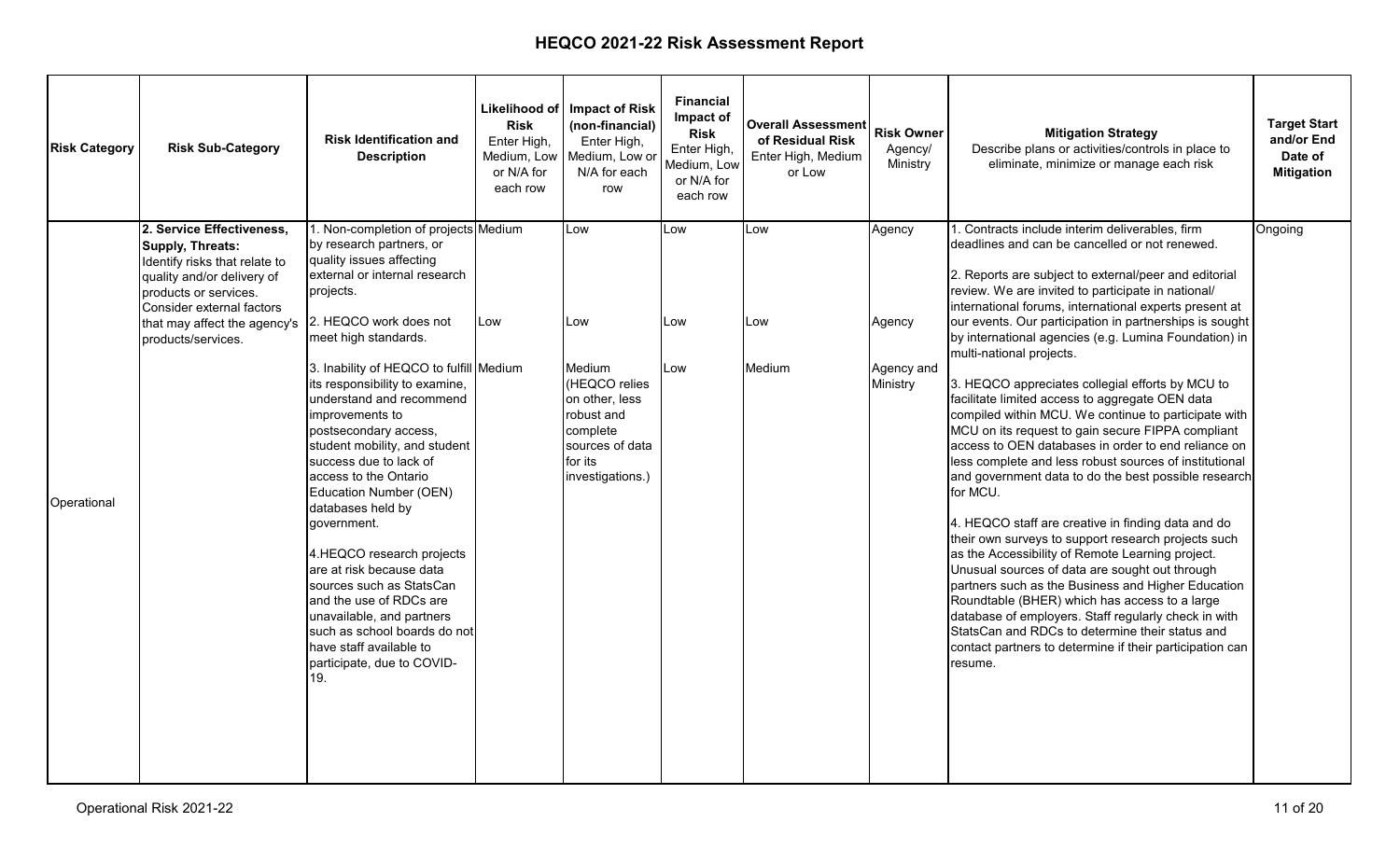sector. The metrics for assessing communications help capture not only individual report readership, but how many are interested in continuing to read HEQCO's work. These metrics reflect the knowledge mobilization goals of HEQCO's communications activities.

Percentage of subscriber growth - The growth percentage of the collective subscribers to HEQCO's email mailing list, Twitter account, Facebook page, LinkedIn page and any future social media platforms.

Readership per product growth percentage - The average pageview count of research publications, blog posts and research-specific web content based on HEQCO's website analytics.

## Target: >7% growth from previous year

Distribution and outreach – The number of direct outreaches to stakeholders/target audiences through accessible, bilingual products with a focus on digital formats on the HEQCO website. These include research products, blogs and commentary, marketing materials and communications products.

Target: 20 products based on current FTE and research framework.

# **Financial Requirements**

Approximately 85% of HEQCO's \$4.1M operating budget is allocated to research — both internal and external — which is the core business of the agency. The remaining funds support council governance, executive services and administration. HEQCO is projecting an underspend of \$400,000 in 2021/22, as a consequence of updated lease expectations and continuing as a fully remote agency for the full 2021/22 fiscal year.

- Renewal of the research and staffing plans continues to build capacity in the project pipeline and research productivity.
- The COVID-19 pandemic easing in 2021 led to a gradual increase in flexibility for gatherings but has not created a consensus that in-person HEQCO conferences and workshops are viable.
- Following HEQCO's decommissioning of its office space on August 30, 2020, the expectation was that an alternate office space would be secured by the end of December 2021. That expectation has been moderated leaving HEQCO continuing in a virtual format much longer than initially thought. This resulted in lease-related underspending of \$525,000 versus budget in fiscal 2021/22.
- Through discussions with the Ministry of Colleges and Universities and Ministry of Government and Consumer Services, HEQCO understands the timeline for potential occupancy of a new office space is likely 2025 or beyond. The three-year financial forecast has been updated to reflect the capital costs relating to a lease agreement beginning in January 2025.

The renewal of the agency under the new President and CEO and Vice President, Research and Policy continues in 2021/22. HEQCO continues to move forward with the new Strategic Research Framework and supports the undertaking of program evaluation work on behalf of the Ministry of Colleges and Universities. HEQCO expanded its current FTE count in the 2021/22 cycle to increase the production of internally based research while continuing to re-engage with sector partners for new multi-year projects through the Skills Consortium. HEQCO requests that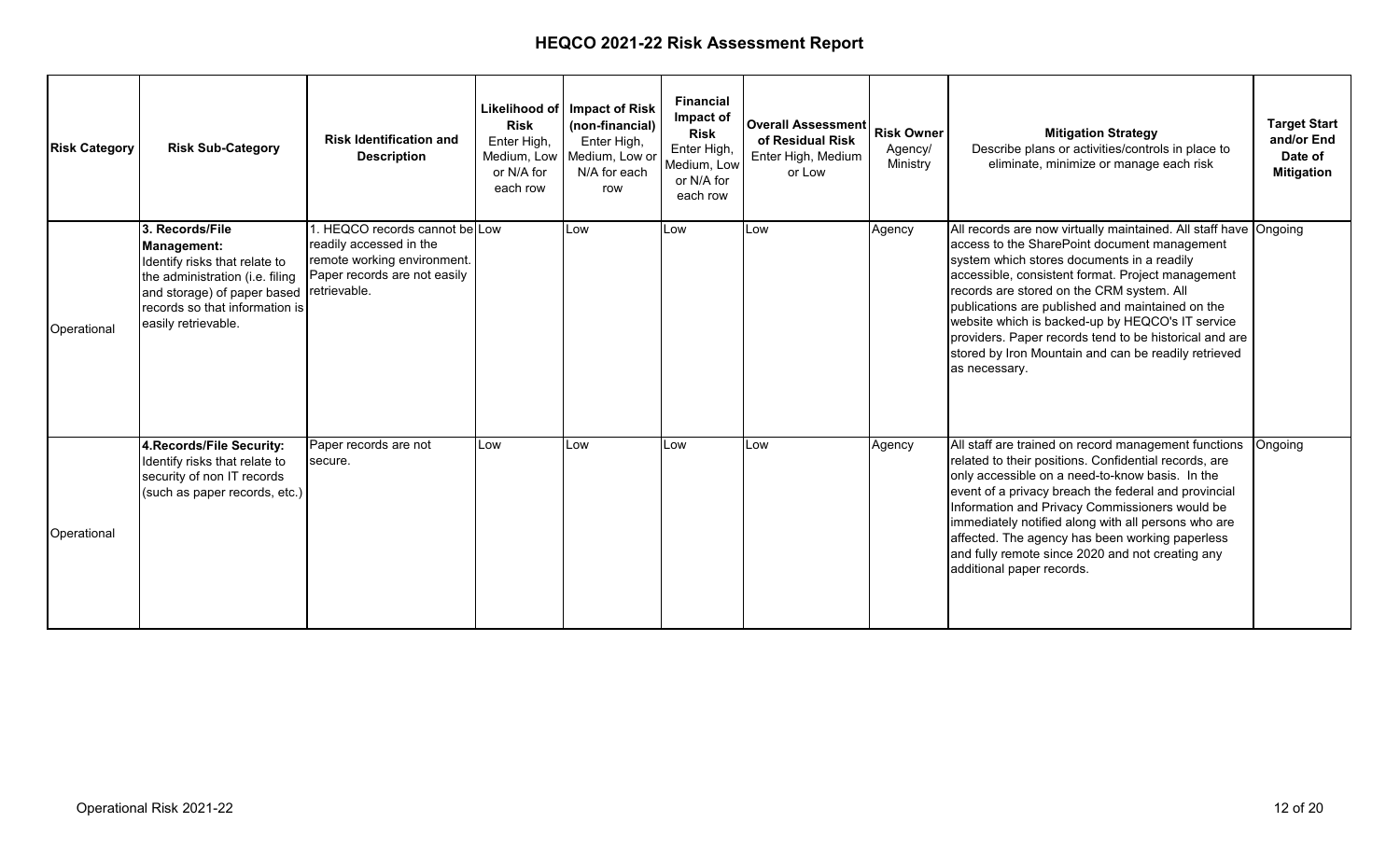its current base budget be preserved for the 2022/23 cycle to continue the implementation of the Strategic Research Framework. HEQCO will also require resources to fund the full commissioning and operating costs of a new office location now projected in the 2024/25 fiscal year.

Appendix 3 provides an estimate of financial resources needed for 2022–2025.

Appendix 4 provides the Risk Assessment Reporting Tool for 2021/22 required by the Agencies and Appointments Directive and approved by HEQCO's Board of Directors.

# **Risk Management**

HEQCO staff continue to work with the Audit Committee to ensure financial controls and oversight are effective and adequate, including updates to employ best practices wherever possible. HEQCO continues to receive clean audit opinions from external auditors in their annual report, which includes a review of HEQCO's internal processes and financial controls.

As part of the leadership renewal occurring in 2020, HEQCO introduced the use of a Risk Heat Map to monitor on a quarterly basis the key risk factors for HEQCO's operations. The Risk Heat Map is presented to the Audit Committee and the Board each quarter with updated mitigation strategies and actions taken to ensure appropriate risk management.

In 2021, the HEQCO Board has welcomed the appointment of three new members who have received their Order in Council for their first term on the Board. To assist the Minister in the future recruitment of Board Members with knowledge and experience needed to support the Board's oversight role, a Board Member Skills Matrix was developed to identify the current strengths of the existing members. This Skills Matrix identifies the key areas of expertise considered important by the Board to support their work in agency governance and accountability. The Board Member Skills Matrix is provided to the Minister when an upcoming Board vacancy is expected to assist in the selection of the most appropriate candidates.

# **Staff Retention and Development**

HEQCO makes considerable investments in the selection, training and professional development of our contract and permanent staff. Given the multi-year nature of certain projects, staff retention is critical to the continuity and quality of the research products. To support the retention and development of staff, HEQCO works within existing provincial regulations regarding compensation, augmented by best practices in equity, diversity and inclusion (EDI); talent management (including performance assessments); mentoring; professional development opportunities; media-interview and writing skills; as well as opportunities for project management and leadership skills development. Facilitated training and development has been provided to all HEQCO staff in 2021 to enhance the understanding of how to create an equitable and inclusive environment both within the workplace and within the context of HEQCO's research projects.

In 2020, HEQCO welcomed Janice Deakin as the new President and CEO and Julia Colyar as Vice President, Research and Policy. In conjunction with developing a new research agenda, an HR review was conducted to ensure the capacity of the agency to deliver on its mandate and